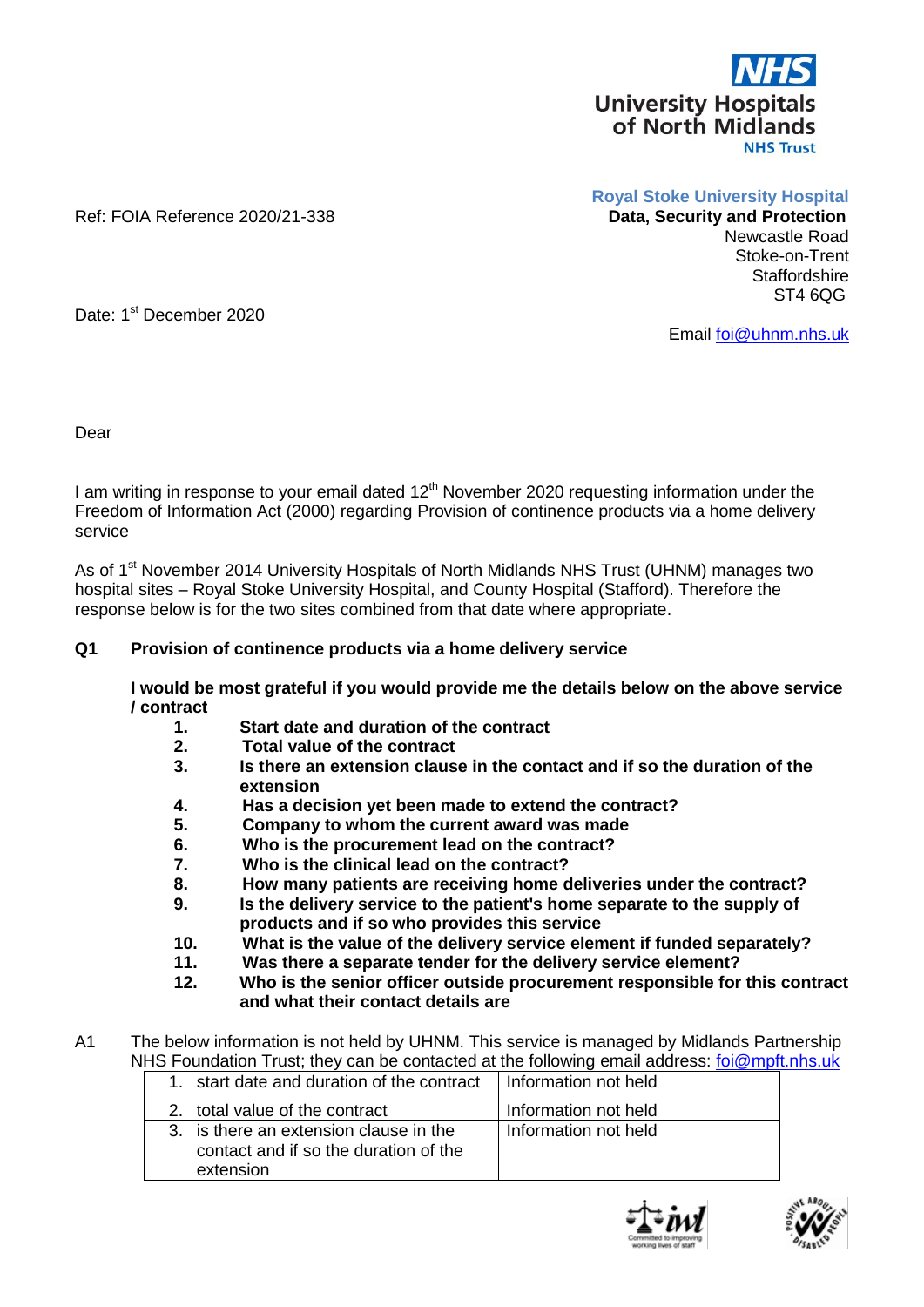

|    | 4. has a decision yet been made to<br>extend the contract                                                                        | Information not held |
|----|----------------------------------------------------------------------------------------------------------------------------------|----------------------|
|    | 5. company to whom the current award<br>was made                                                                                 | Information not held |
|    | 6. who is the procurement lead on the<br>contract                                                                                | Information not held |
| 7. | who is the clinical lead on the contract                                                                                         | Information not held |
|    | 8. How many patients are receiving<br>home deliveries under the contract                                                         | Information not held |
|    | 9. Is the delivery service to the patient's<br>home separate to the supply of<br>products and if so who provides this<br>service | Information not held |
|    | 10. what is the value of the delivery<br>service element if funded separately                                                    | Information not held |
|    | 11. was there a separate tender for the<br>delivery service element                                                              | Information not held |
|    | 12. - who is the senior officer outside<br>procurement responsible for this<br>contract and what are their contact<br>details    | Information not held |

\*Please note that any individuals identified do not give consent for their personal data to be processed for the purposes of direct marketing.

## *UHNM NHS Trust is a public sector body and governed by EU law. FOI requestors should note that any new Trust requirements over the EU threshold will be subject to these regulations and will be advertised for open competition accordingly.*

Where the Trust owns the copyright in information provided, you may re-use the information in line with the conditions set out in the Open Government Licence v3 which is available at [http://www.nationalarchives.gov.uk/doc/open-government-licence/version/3/.](http://www.nationalarchives.gov.uk/doc/open-government-licence/version/3/) Where information was created by third parties, you should contact them directly for permission to re-use the information.

An anonymised copy of this request can be found on the Trust's disclosure log, please note that all requests can be found at the following link: [http://www.uhnm.nhs.uk/aboutus/Statutory-Policies-and-](http://www.uhnm.nhs.uk/aboutus/Statutory-Policies-and-Procedures/Pages/Freedom-of-Information-Disclosure-Log.aspx)[Procedures/Pages/Freedom-of-Information-Disclosure-Log.aspx](http://www.uhnm.nhs.uk/aboutus/Statutory-Policies-and-Procedures/Pages/Freedom-of-Information-Disclosure-Log.aspx)

This letter confirms the completion of this request. A log of this request and a copy of this letter will be held by the Trust.

If you have any queries related to the response provided please in the first instance contact my office.

Should you have a complaint about the response or the handling of your request, please also contact my office to request a review of this. If having exhausted the Trust's FOIA complaints process you are